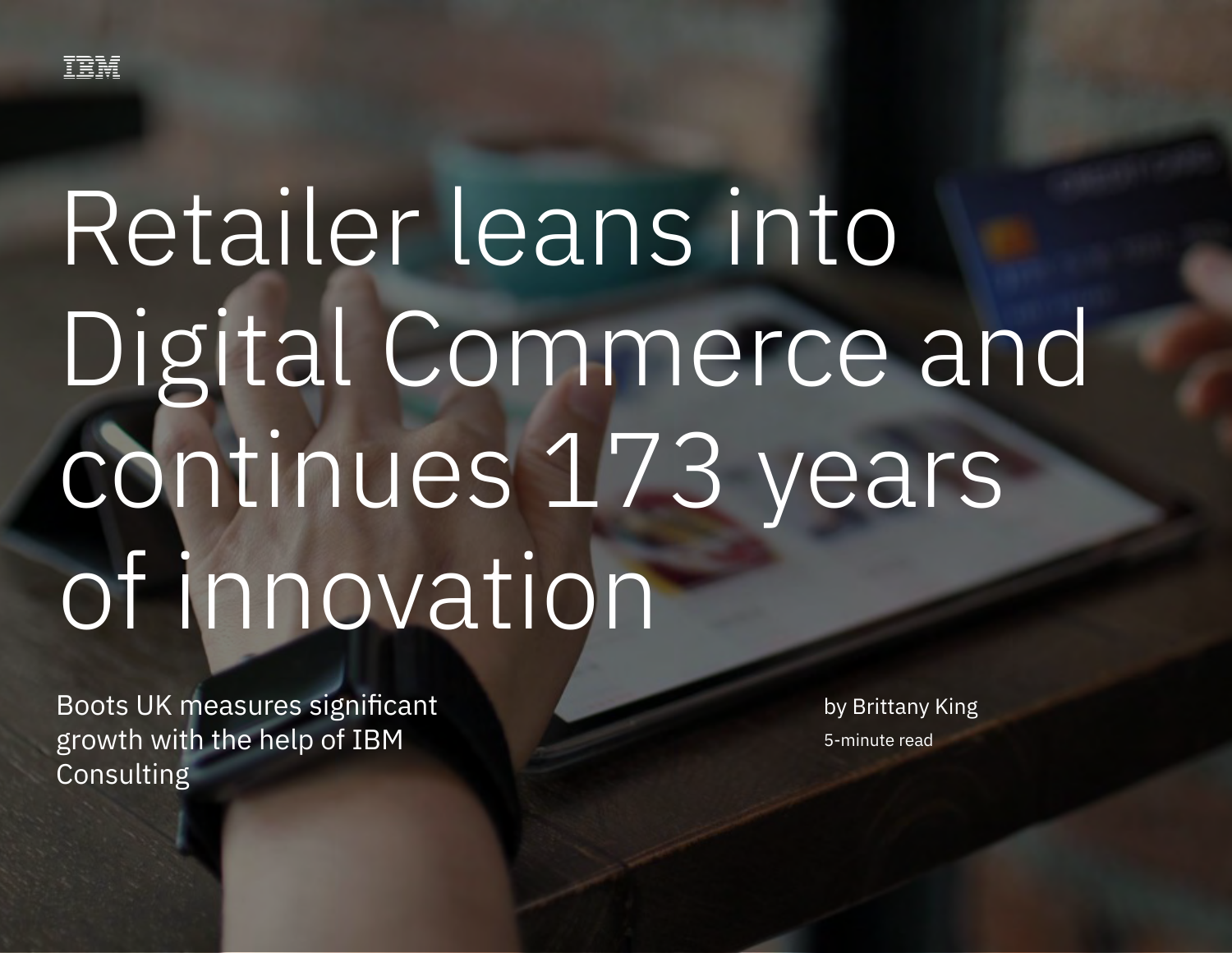n 1849, John Boot, a former farmworker, took a leap of faith and drastically altered his career to focus on herbal biology and remedies. I



Though the agriculture laborer had no formal qualifications beyond what he learned from his mother, who practiced herbal management, Boot was inspired to set up a shop to sell medicinal herbal remedies at Goose Gate, Nottingham.

While a lot has changed in 173 years, one thing remains instilled in the iconic Boots family: its commitment to customer wellbeing. The UK's leading pharmacyled health and beauty retailer continues to be unmatched in its mission to deliver exceptional customer and patient care as it evolves with the times. But can the iconic brick-and-mortar business carry that success over into the digital landscape?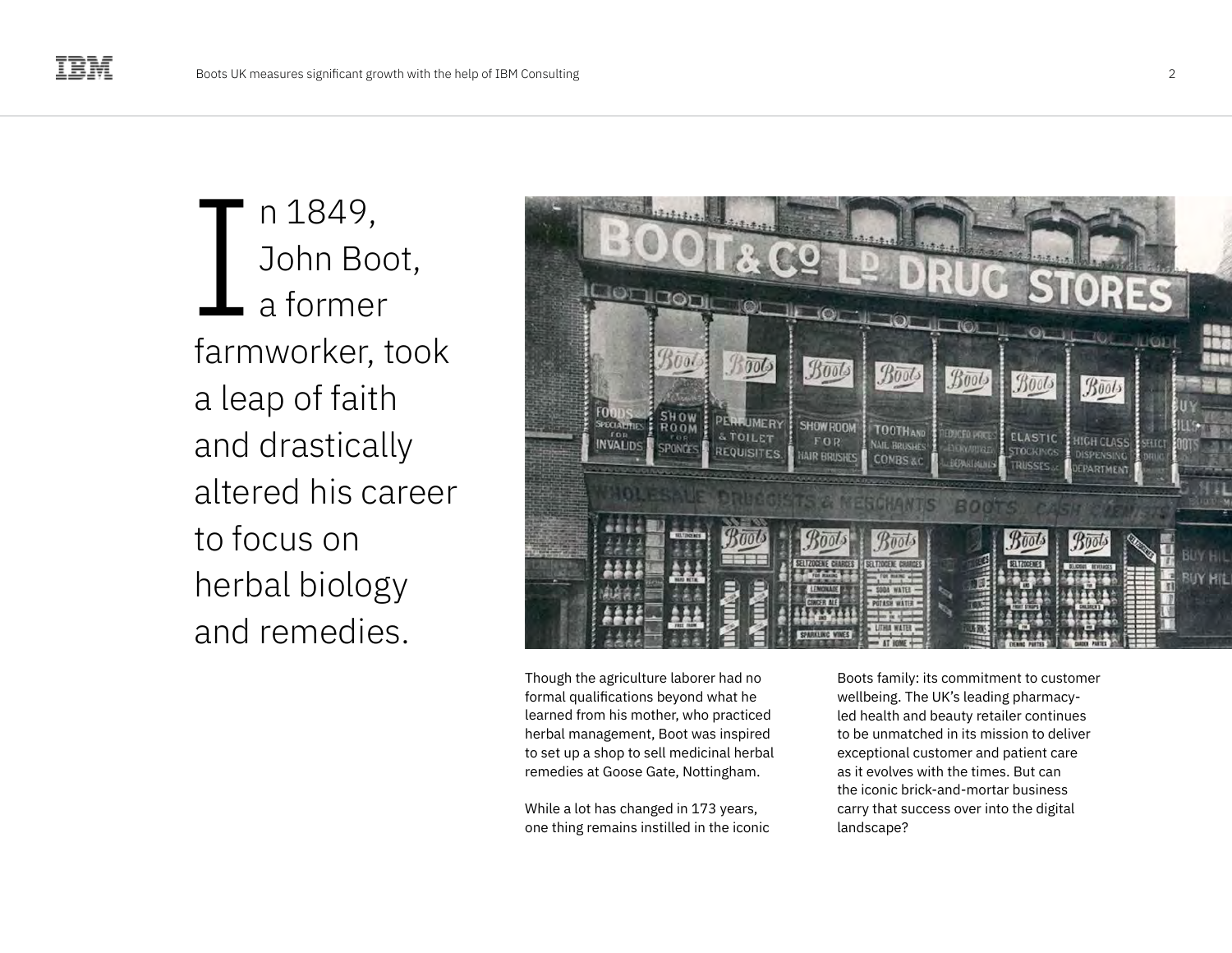

Digital orders grew by more than



annually

Revenues increased by more than

115%

over 2 years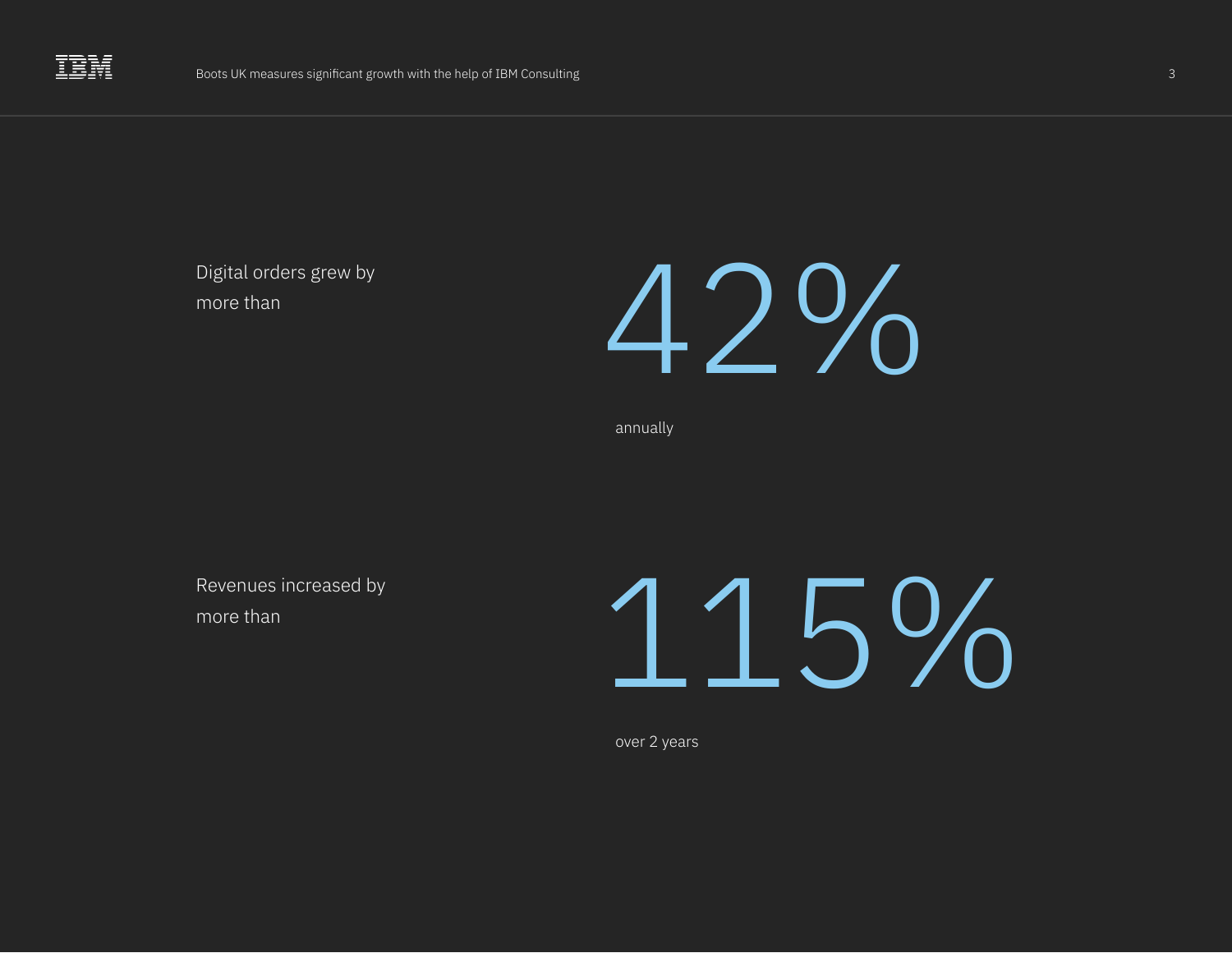

"We now have a modernized infrastructure with an up-to-date version of e-commerce platform that will take us from keeping up with competitors to getting ahead of them."

**Rich Corbridge**, Chief Information Officer, Boots UK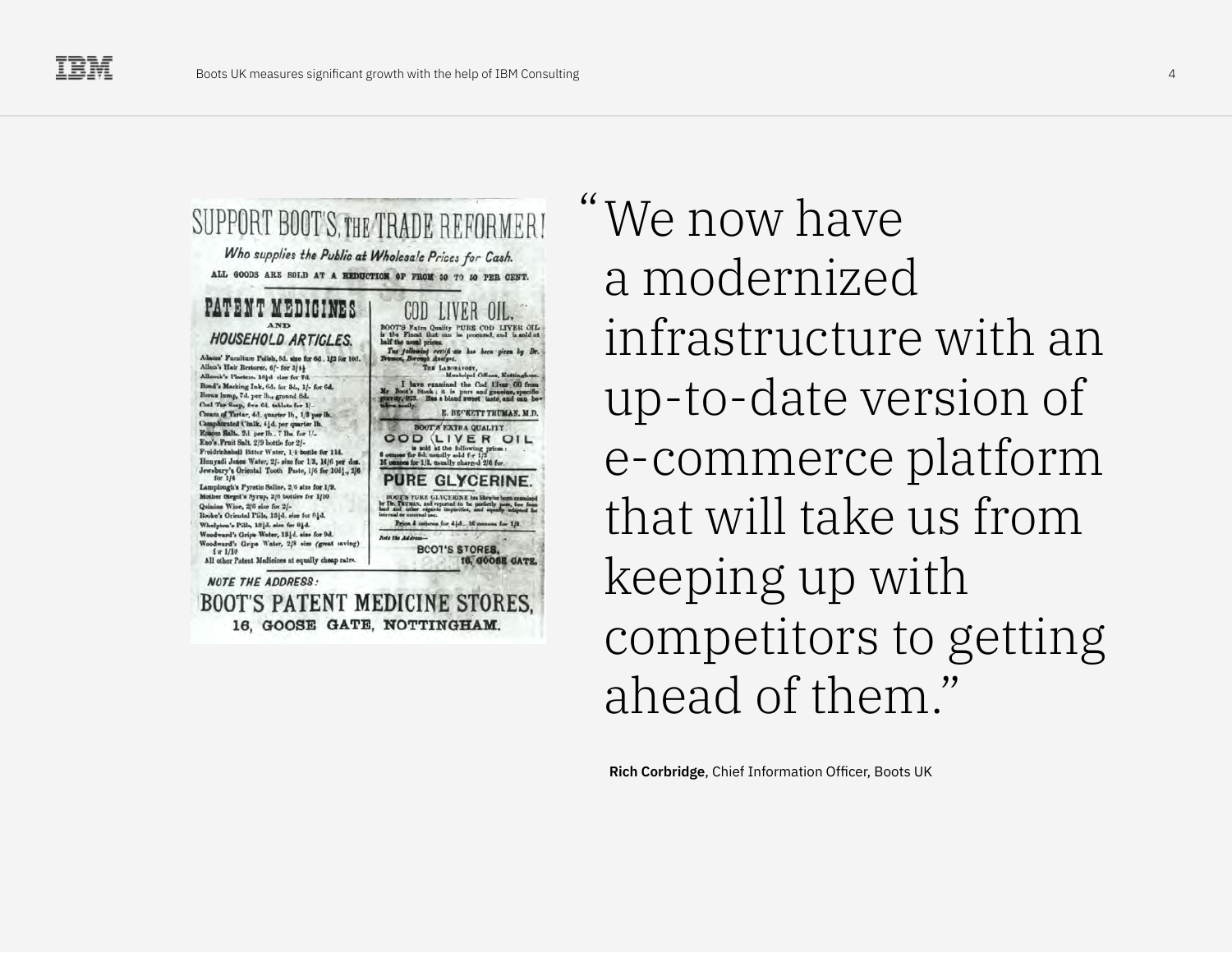# The need for a digital overhaul

Although it markets itself as a pharmacy, Boots is more than just a one-stop shop for healthcare needs. It's where a wide array of goods, convenience and beauty can fill a customer's basket. Yet to continue to meet the needs of its customers and keep up with modern times, the longstanding business needed to evolve digitally.

Boots needed to upgrade its existing infrastructure to support a new type of customer capacity because running old versions of website e-commerce software had become problematic. The number of customers kept increasing, but the site's ability to handle the volume wasn't keeping up—leading the team at Boots to become increasingly fearful of peak times. The site's issues became even more prominent in 2020, when the world's consumerism drastically changed as the COVID-19 pandemic forced more people to shop online.



Rich Corbridge, Chief Information Officer (CIO) at Boots, explains: "We were in fear of peak. We had a site built for a pre-Covid world and knew that it would be difficult to balance a site and keep it running and moving in peak times. Going from 7,000 people a minute to 19,000 at its highest peak just wasn't working; we needed to upgrade the entire infrastructure and tools."

Corbridge continues: "The questions were, 'How do we move Boots.com over to a modern platform, a cloud-like platform and boost AI? How do we upgrade to the latest version of web commerce to give us more tools to support customers? How do we stabilize a platform that was growing pre-pandemic in numbers of users and has simply just exploded?'"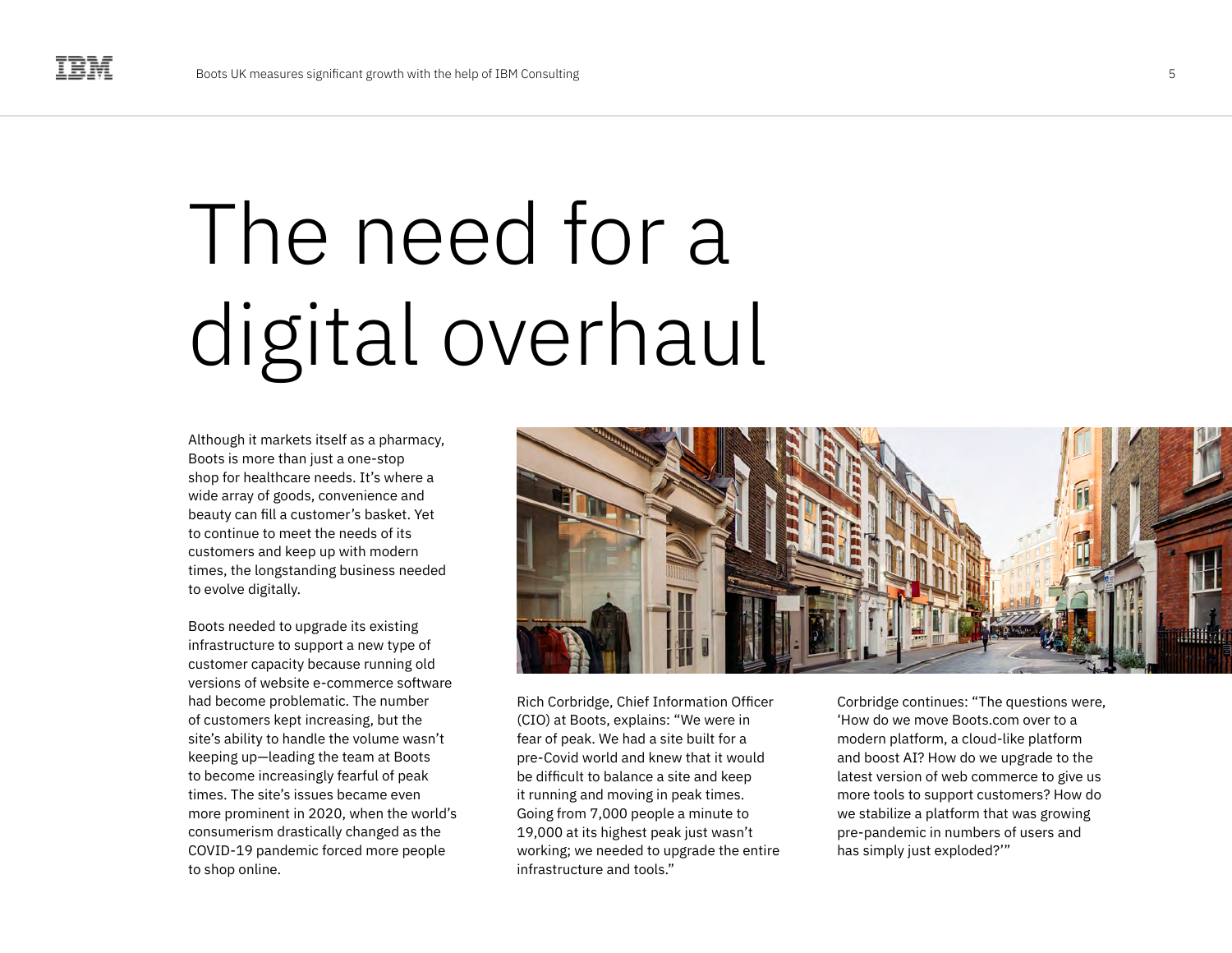## Pandemic alters ways of working



Already having had a longstanding relationship with IBM, Corbridge and his team looked to [IBM® Consulting](https://www.ibm.com/consulting/) to assist in their digital makeover. Due to the pandemic, travel was restricted which meant it was no longer an option to sit down together and be face-to-face in a war room. Consultants from [IBM iX®,](https://www.ibm.com/services/ibmix) a

division of IBM® Consulting, had to adjust their way of working with the Boots group, and the two teams quickly learned how to collaborate differently. To bring together people, processes and technology, the joint Boots and IBM Consulting team followed the [IBM Garage Methodology](https://www.ibm.com/garage/method) co-create (design), co-execute (build), co-operate (scale)—a proven framework for rapid transformation.

"With IBM, there were new ways of working that still brought people together," says Corbridge. "We built relationships over a virtual platform and could still collaborate and perform together. That was important to me because it shows the attitude, not just the aptitude, of IBM colleagues has been spot on for this account."

At first, being remote for such a large project was intimidating, but the

circumstances didn't impede the team's ability to remain fully engaged in getting everything over the line. An upside to virtual working allowed IBM to assemble the best SMEs quickly from around the world to work with Boots and deliver success. Corbridge admits that the unexpected opportunity for collaborators to be relatively comfortable in their own homes helped alleviate some situational stress. IBM and the team at Boots worked seamlessly together, adhering to the time constraints while remaining on deadline.

Corbridge explains: "We all couldn't sit in big rooms together, planning the biggest thing that Boots' IT has ever done. It was video links and virtual meetings with people from across the world, ranging from India, China, the US. Still, IBM really pulled together to deliver a huge change and ultimately delivered on time and budget."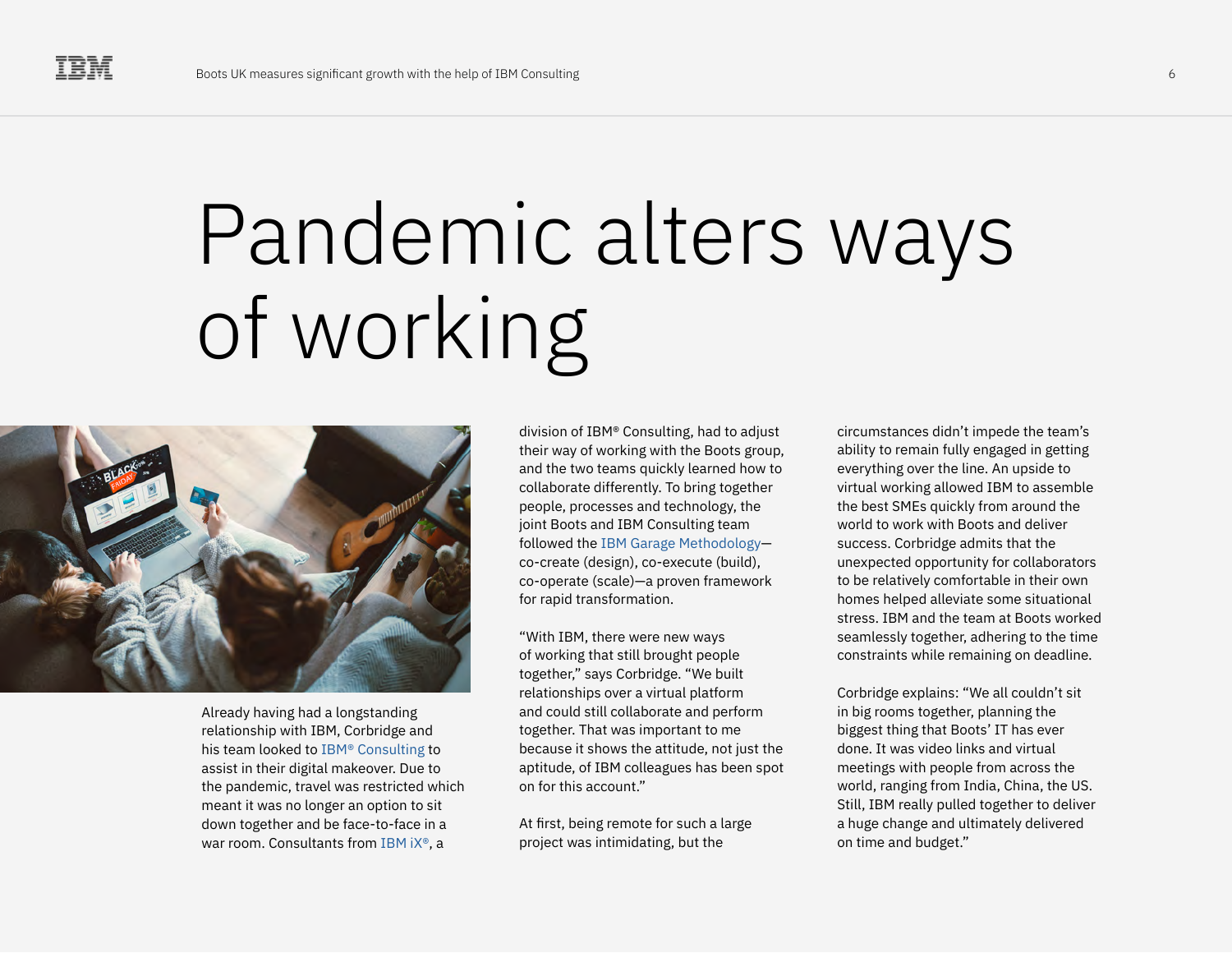### A digital "heart and lung transplant"

The goal at hand consisted of moving the infrastructure and its legacy programs over to [IBM Cloud®](https://www.ibm.com/cloud). For over a year, the two companies worked together using the [Red Hat® OpenShift® on IBM Cloud](https://www.ibm.com/cloud/openshift)  container platform to build, replicate and test the digital environment. Finally, after a year and a half, the dress rehearsal was over, and it was time for the opening weekend.

To take a legacy site and evolve it to meet a modern e-commerce world is no simple task, and to do it over the course of a single weekend is incredibly ambitious. But because the teams had done so much preparation and checks leading up to rollout weekend, the new platform experienced zero incidents during the launch, affecting zero customers.

"The work can be described as akin to a heart and lung transplant at the same time," comments Corbridge. "We made the decision to move to what we term

IBM Cloud inside Boots and migrate to HCL Commerce (formerly IBM Websphere Commerce) to version nine in the same weekend. We were asking so much of people, asking them to give up a huge amount of time to get this done in the middle of the night so that it wouldn't impact customers. Everybody truly pulled together to make it happen in that short period of time."

The post-launch engagement set the collaboration apart from other experiences, explains Corbridge. Though the project contracts were up as the site was live, that didn't stop the IBM team from continuing to assist Boots in its transformation. The IBM team extended their support to ensure there was a smooth handover of knowledge transfer, making sure nothing fell through the cracks.

"Being able to work and collaborate with IBM as sort of a lead partner in this



has given us the ability to have a much wider, better and more useful site for our customers and patients that come to us," says Corbridge. "People now really do see digitally that Boots is there for them as well as physically. That has been very important as people aren't out and about as much because of COVID-19."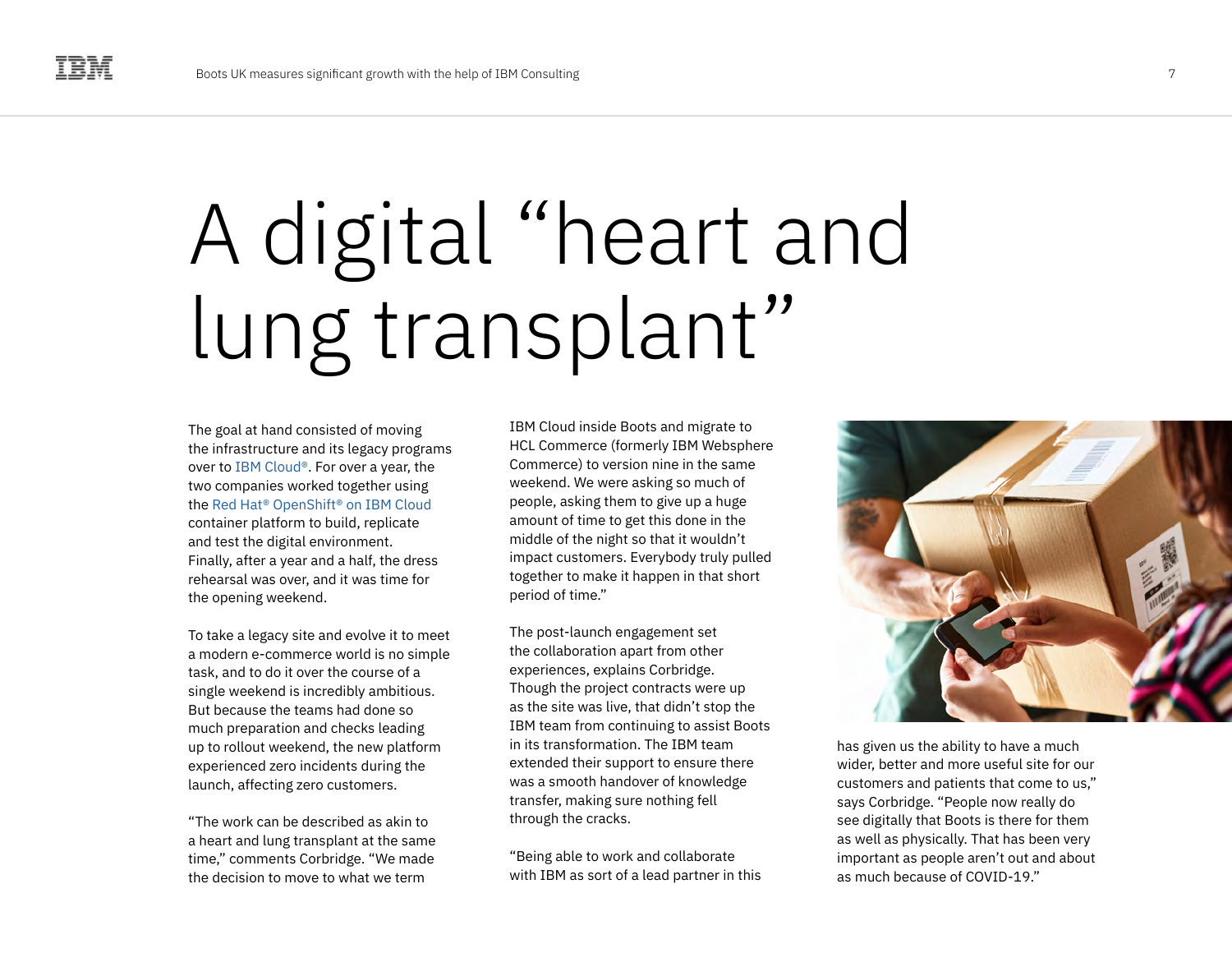### Growth across the board



Then came the real test—Black Friday. The peak event used to intimidate Boots, but now the company welcomed the day with ease. The company's website saw an average basket size that far exceeded anything the team had forecasted. The site had a horrific outage just a year prior, but that was in the past. Boots' new infrastructure didn't just run smoothly, it performed exponentially faster and,

at its peak, handled over 27,000 visitors without a hitch.

The site's improved search and personalized features showcased products in ways the previous infrastructure couldn't. Items that had never taken off for Boots, including a ketchup, were now experiencing skyrocketing sales.

"None of us even knew we were selling it," laughs Corbridge. "To see how well the search capability held up as millions of people searched for ketchup, though silly, was just unbelievably amazing."

Another hugely important date for Boots came on December 23, 2021, during a sales launch. The company's website saw its most significant day to date, which Corbridge credits to the new platform: "We wouldn't have even come a third of the way there on the previous versions and infrastructure."

Boots is now measuring significant growth rates following its digital transformation:

- Revenue is up more than 54% annually, and up more than 115% over two years.
- The company's customer base has grown by more than 45%, and orders increased by more than 42% annually.
- Conversion rates are up by more than 16% annually and 43% over two years.
- Average order value increased by more than 8% annually and by more than 13% over two years.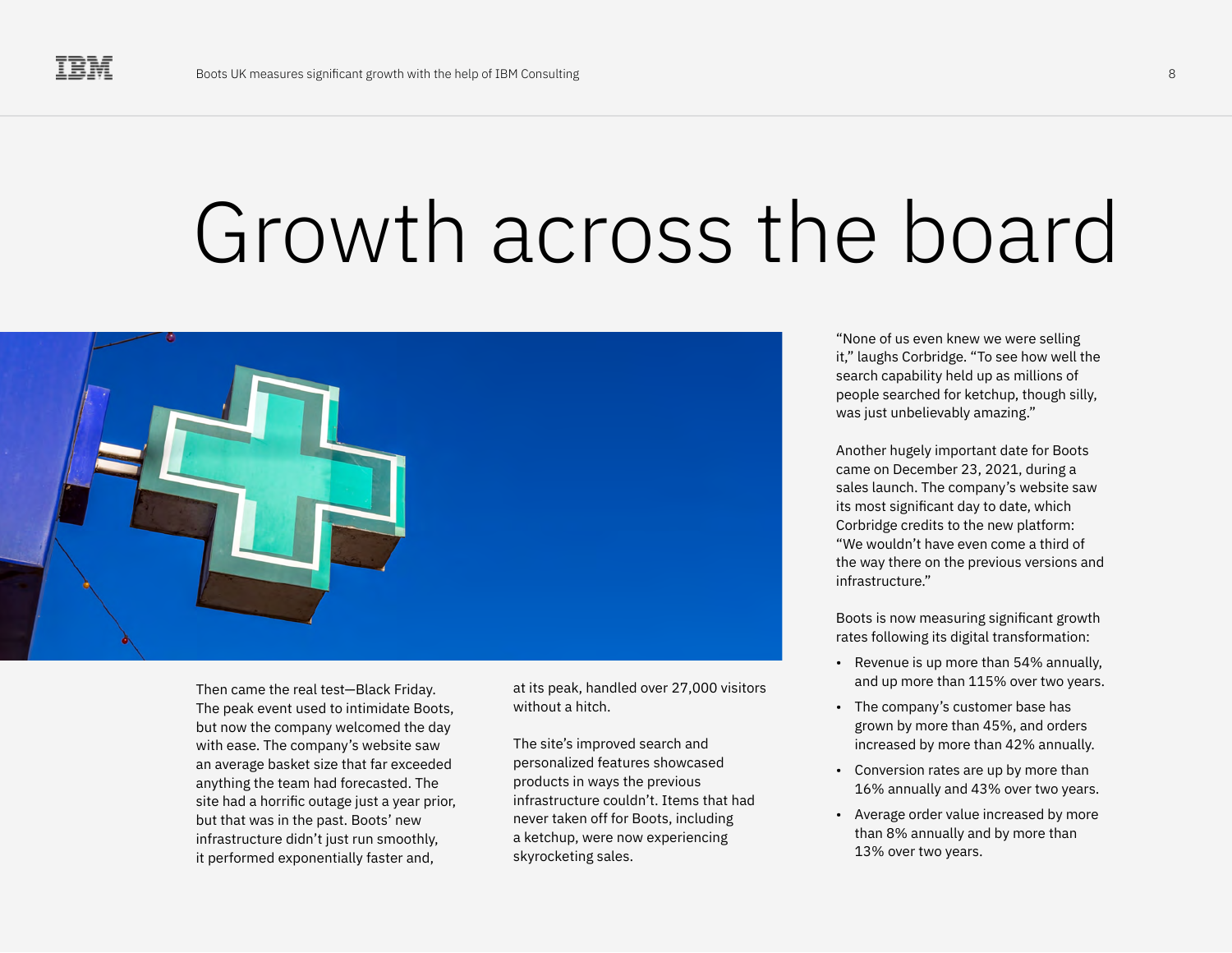### An explosive partnership

Suffice to say, the Boots team accomplished everything it set out to do, even if, at times, they went about it in different ways. With a modernized infrastructure in place, the retailer's digital scalability and e-commerce capabilities seem limitless. So, what's next for the iconic brand? Equipped with a strong foundation, Corbridge and his team can set their sights on a handful of new projects, including a new payment and checkout process and a newly designed mobile app, and digital store initiatives which IBM will be a part of.

"IBM has not only set us up with a new modernized infrastructure and tools, but also an environment that allows us to build on continuously," says Corbridge. "This is a testament to the way the collaboration worked between the teams. It isn't a one-hit wonder and we're done; it's a continuation, a real explosion of how a partnership can work."